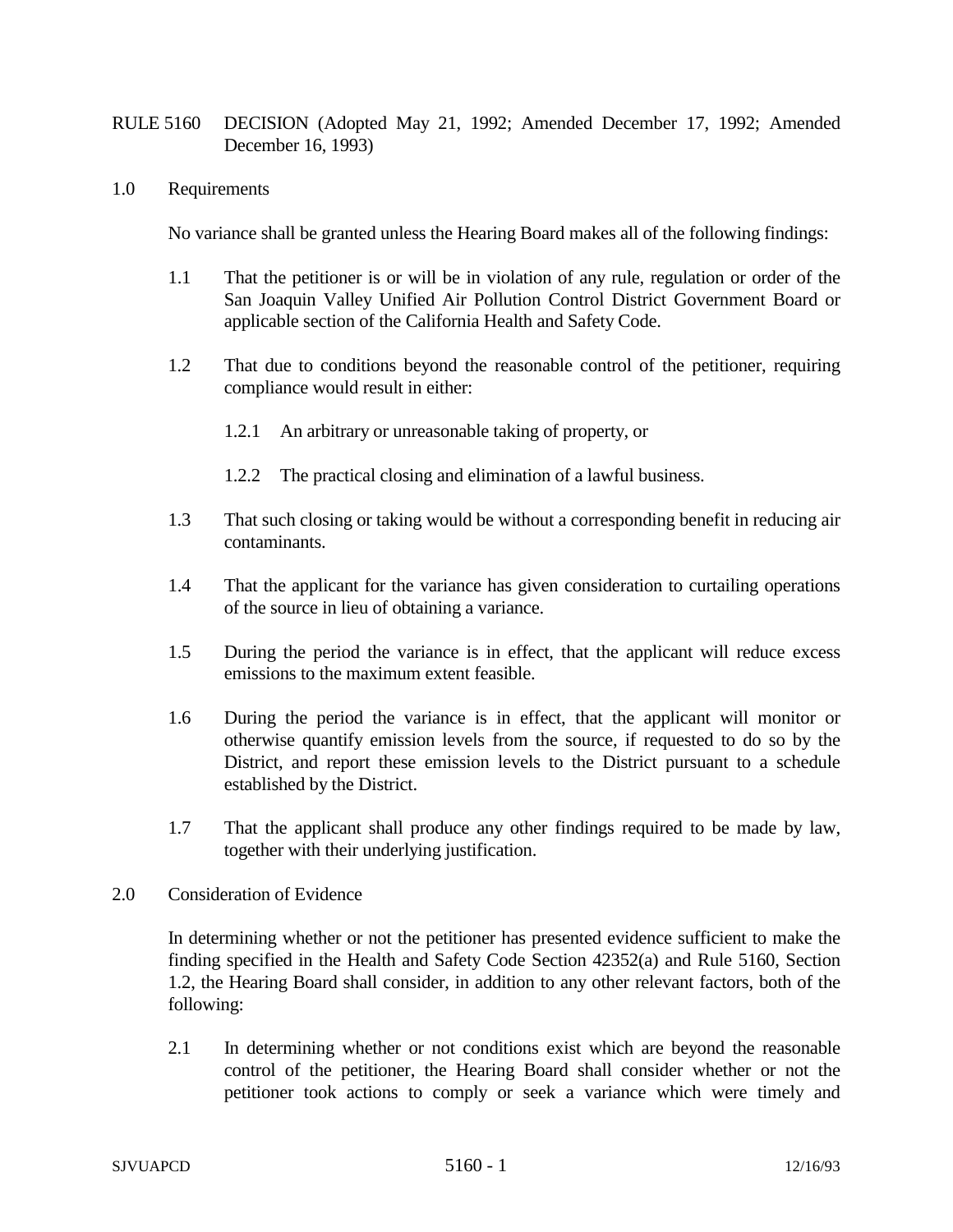reasonable under the circumstances. In doing so, the Board shall consider actions taken by the petitioner since the adoption of the rule from which the variance is sought.

- 2.2 In determining whether or not requiring compliance would result in either an arbitrary or unreasonable taking of property or the practical closing and elimination of a lawful business, the Hearing Board shall consider whether or not an unreasonable burden would be imposed upon the petitioner if immediate compliance is required.
- 2.3 If the petitioner is a small business, as defined by the Small Business Administration, and emits 10 tons or less per year of air contaminants, the Hearing Board shall consider the factors specified in sections 2.1 and 2.2 in the following manner:
	- 2.3.1 In determining the extent to which the petitioner took timely actions to comply or seek a variance, the Hearing Board shall make specific inquiries into, and shall take into account, the reasons for any claimed ignorance of the requirement from which a variance is sought.
	- 2.3.2 In determining the extent to which the petitioner took reasonable actions to comply, the Hearing Board shall make specific inquiries into, and shall take into account, the petitioner's financial and other capabilities to comply.
	- 2.3.3 In determining whether or not the burden of requiring immediate compliance would be unreasonable, the Hearing Board shall make specific inquiries into, and shall consider, the impact on the petitioner's business and the benefit to the environment which would result if the petitioner is required to immediately comply.

## 3.0 Notice of Decision

The decision shall be in writing, filed and served on the petitioner within 15 days after the submission of the cause by the parties thereto and shall contain a brief statement of facts found to be true, the determination of the issues presented, and the order of the Hearing Board. A copy of the Hearing Board decision shall be mailed or delivered to the APCO, to the petitioner, and to every person who has filed an answer or who has appeared as a party in person or by counsel at the hearing. The Hearing Board decision shall be mailed to the ARB within 30 days of the hearing.

## 4.0 Effective Date of Decision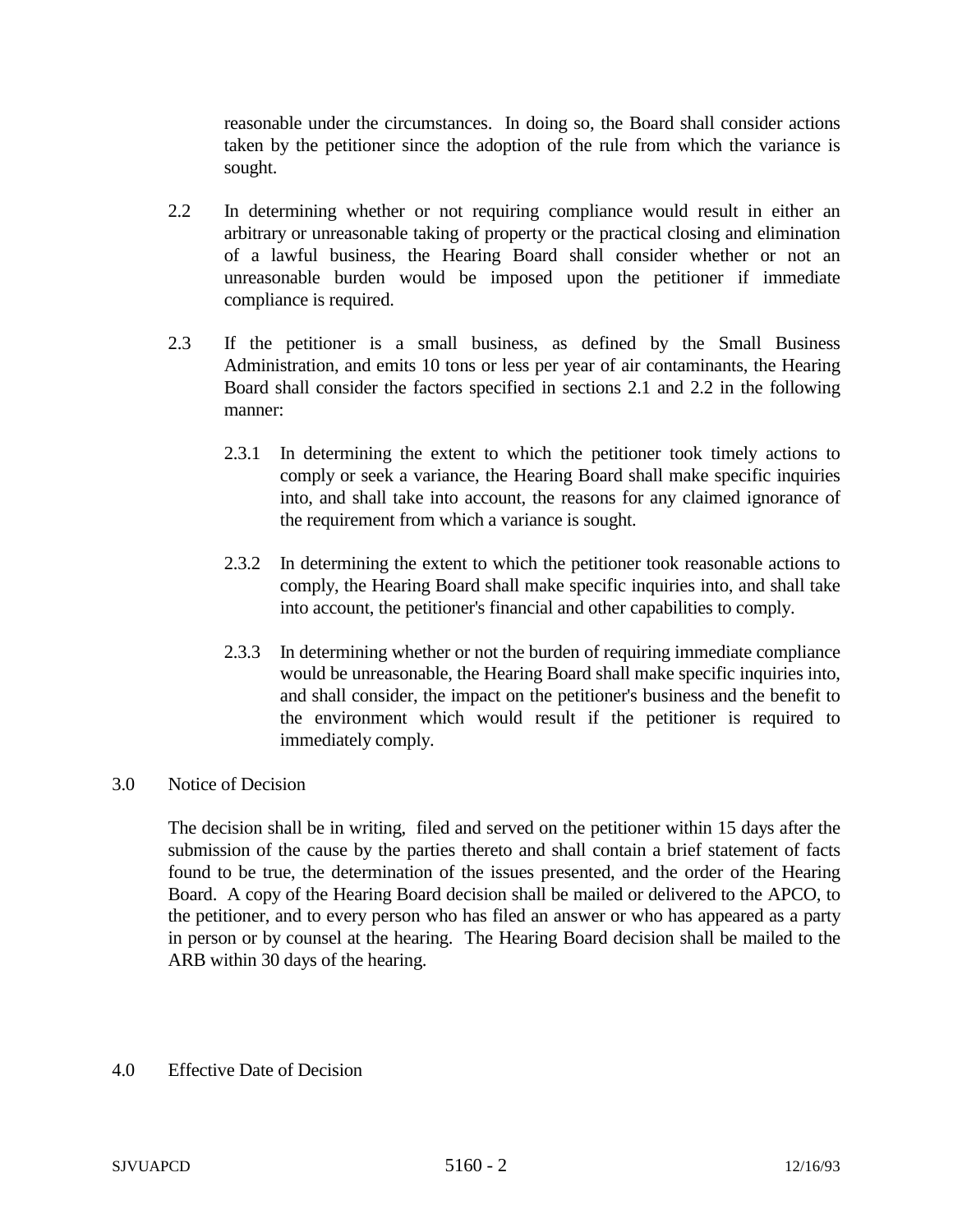Unless otherwise ordered, the decision of the Hearing Board shall become effective upon the concurring vote of three or more of its members.